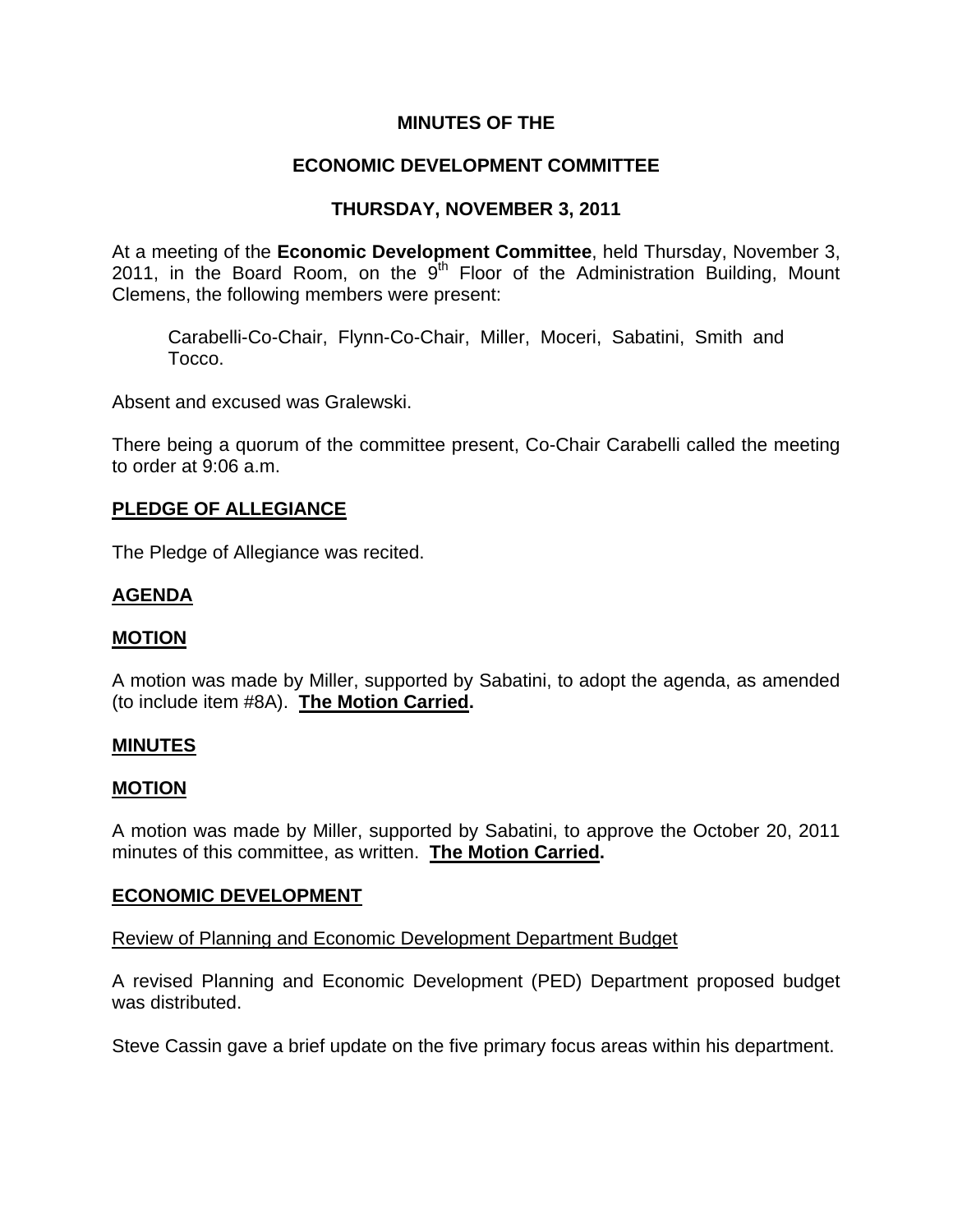He then overviewed the PED Department's proposed budget. He noted that the proposed budget does not reflect the staffing or the budget for the Community Development Block Grant Program, because it is entirely funded from HUD.

During discussion, Co-Chair Carabelli asked for a report on all PED Department grants and timelines. Steve Cassin said he will work with the Executive's Office to prepare the report.

Commissioners Flynn, Moceri, Sabatini, Miller, Carabelli and Tocco directed numerous inquiries to Steve Cassin and Steve Smigiel on the following:

- Expenditures: Personnel Supplies & Services Contract Services
- Position Type Managers & Supervisors Professional Support Clerical Staff Total Position Count
- Expenditures by Service Administration Economic Development

Additional inquiries consisted of the following: organizations working out of the PED Department to enhance department services, the need to fill the defense position, library savings, absorption of a public relations position that was in the Sheriff's Office that came over to the PED Department and being reflected in the proposed budget, who will be paying for the Literacy Partners Director's salary and the reorganization of the library.

### **MOTION**

A motion was made by Tocco, supported by Sabatini, to receive and file the review of the Planning and Economic Development Department budget. **The Motion Carried.** 

Co-Chair Flynn called for the next agenda item.

#### **EDUCATION AND TRAINING**

Quarterly Report by John Bierbusse from Macomb/St. Clair Workforce Development Board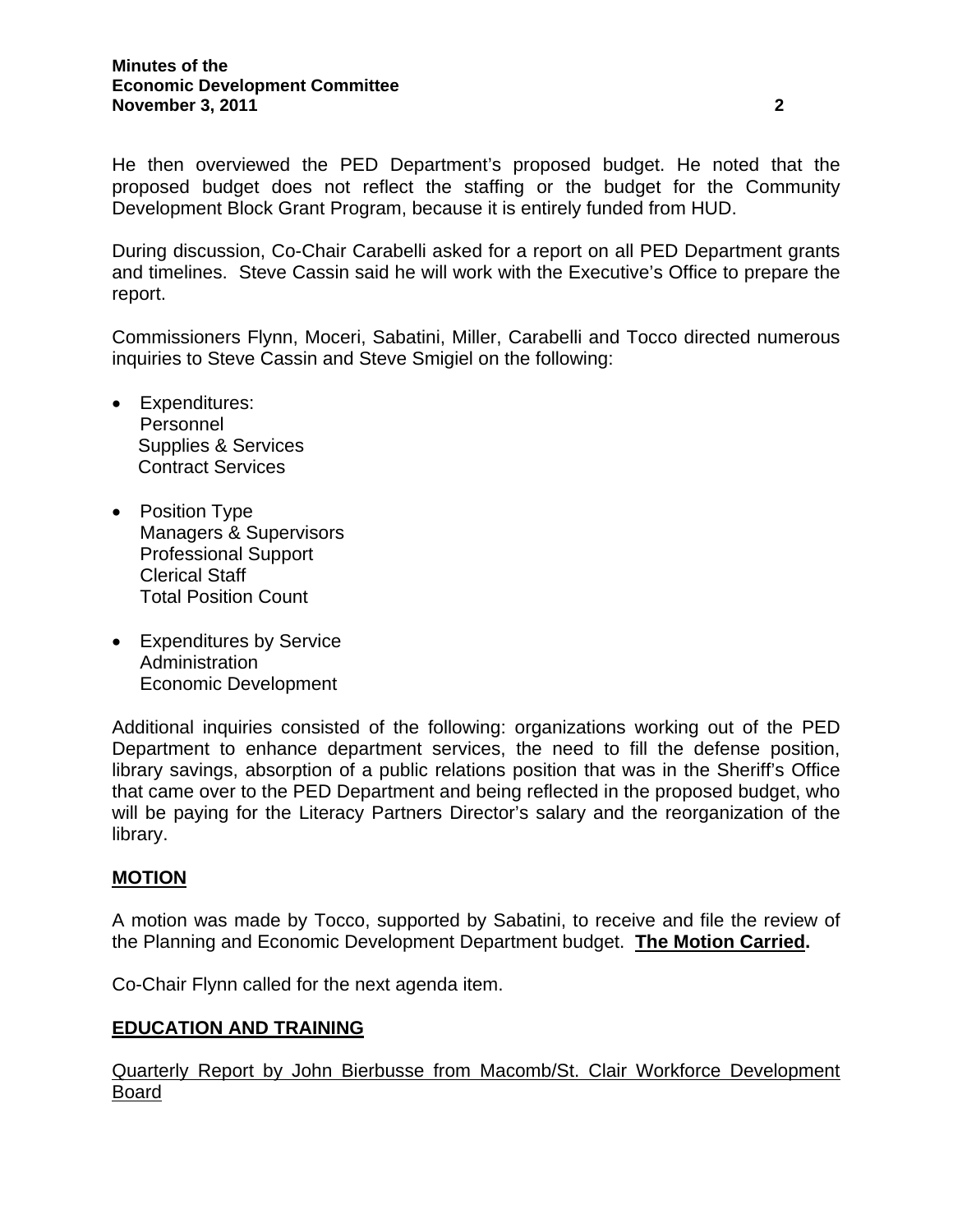John Bierbusse overviewed the following documents:

- Macomb County Labor Force
- Macomb County Residents Employed
- Macomb County Residents Unemployed & Rate of Unemployment
- Employment Services Registrations
- Exhausted Claims by County of Residence All Programs
- Exhausted Claims by County of Residence Regular UI
- Exhausted Claims by County of Residence EUC
- Exhausted Claims by County of Residence Regular EB
- 2000-2010 Population Change by Age Group in Macomb County
- Distribution of Population by Major Race/Hispanic Origin Category: Macomb County
- Macomb County's Diversity Has Increased Greatly Over the Last Two Decades
- The Employed Population of Macomb County Has Decreased by More than 75,000 Since 1999
- Number of Registrants in 2008, 2009 and 2010 by Zip Code
- Number of Registrants Who Received Training in 2008, 2009 and 2010 by Zip Code
- The Number of Unemployed Increased Fourfold Between 2000 and 2009 Improvement in 2010
- Income 2000, 2009
- Per Capita Personal Income Has Decreased in All Areas Over the Decade
- Southeast Michigan Leads in Some College and Associates Behind the Curve on **Graduates**
- 2011 Macomb/St. Clair Demand Occupations
- Jobs and Innovation Accelerator Challenge

### **MOTION**

A motion was made by Moceri, supported by Sabatini, to receive and file the quarterly report by John Bierbusse from Macomb/St. Clair Workforce Development Board.

The following commissioner spoke: Flynn.

Co-Chair Flynn called for a vote on the motion and **The Motion Carried.** 

### **UPCOMING EVENTS**

### **MOTION**

A motion was made by Moceri, supported by Sabatini, to receive and file the update on upcoming events. **The Motion Carried.**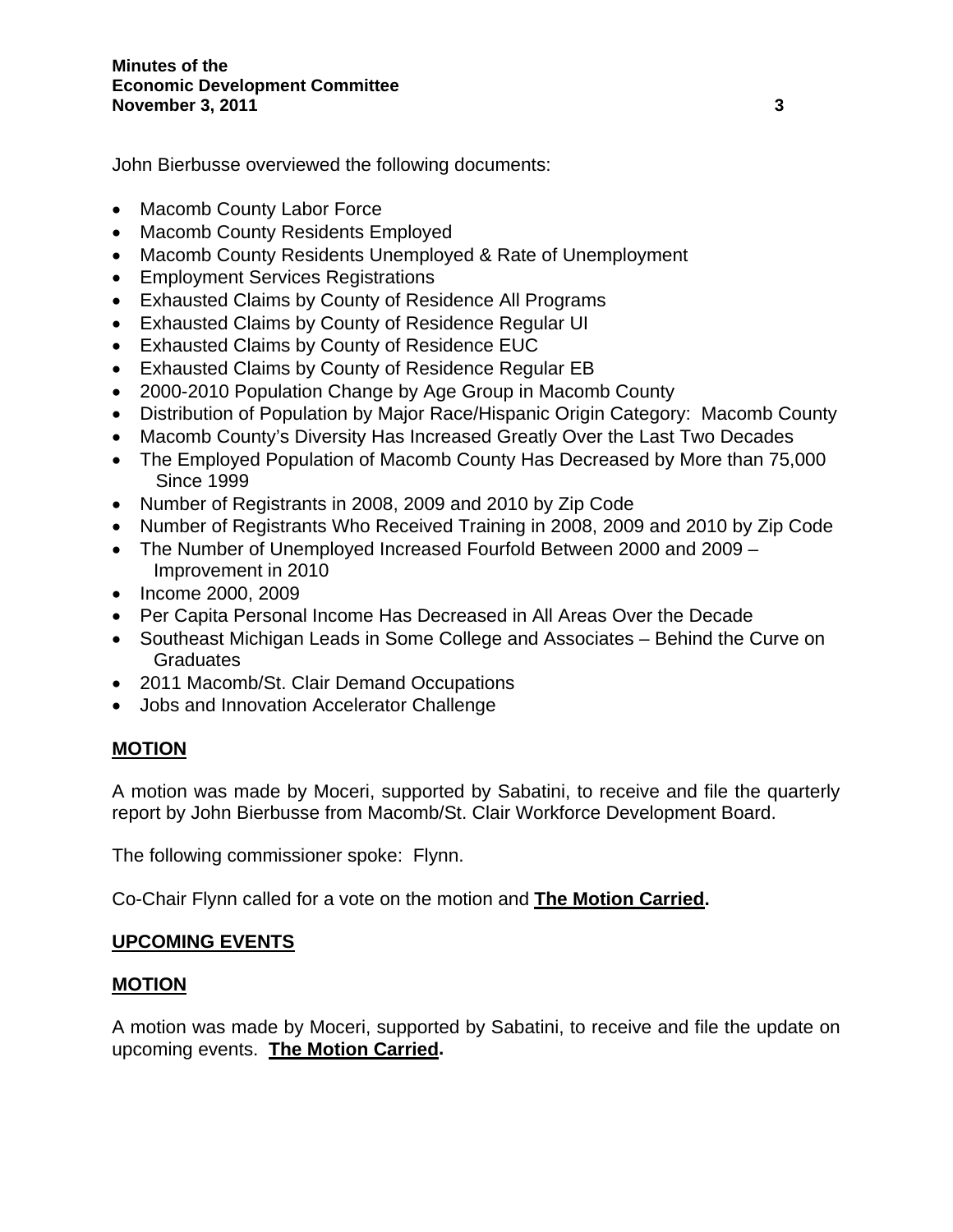### **ECONOMIC DEVELOPMENT**

Presentation from Holly Madill, Complete Streets Project Coordinator, Michigan **Department of Community Health** 

Holly Madill introduced Lisa Grost, Healthy Communities Team Lead, Michigan Department of Community Health who accompanied her for today's presentation.

Holly Madill gave a PowerPoint slide presentation entitled "Michigan Complete Streets - Review of Michigan and National Ordinances." Key topics consisted of the following:

- What is Complete Streets?
- Where in Michigan?
- Where in U.S.?
- 10 Complete Streets Principles
- Vision
- Definition
- Connectivity
- Coordination
- Phases
- Exceptions
- Best Practices
- Context Sensitive Solutions
- Performance Indicators
- Implementation

The following commissioner spoke: Moceri.

#### **MOTION**

A motion was made by Smith, supported by Moceri, to receive and file the presentation from Holly Madill, Complete Streets Project Coordinator, Michigan Department of Community Health.

The following commissioners spoke: Moceri and Flynn.

Co-Chair Flynn acknowledged JohnPaul Rea and Jeff Schroeder from the PED Department who have been working on Complete Streets in the county.

Co-Chair Flynn called for a vote on the motion and **The Motion Carried.**